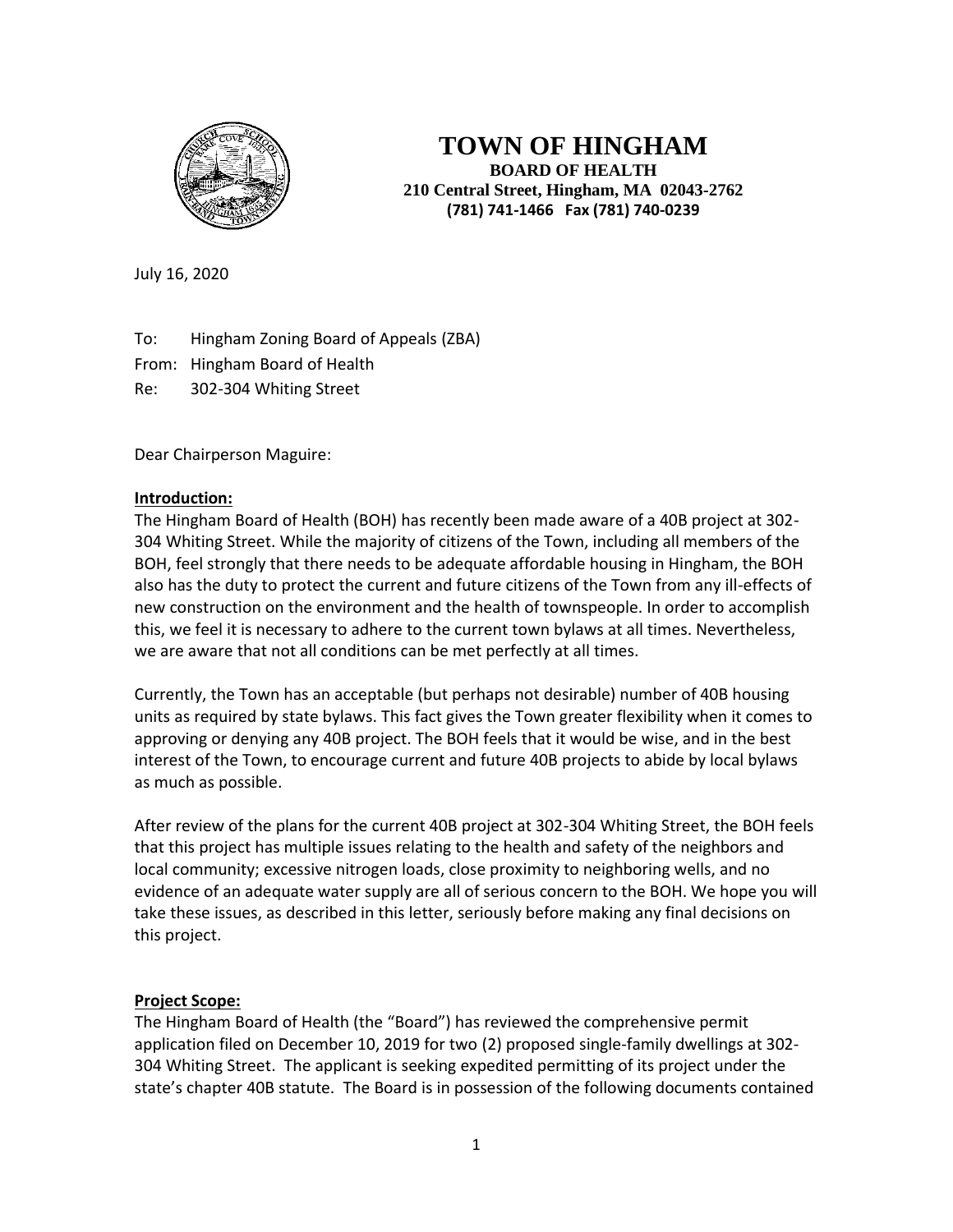in the application: Utility Plan for Proposed Dwellings 302-304 Whiting Street, dated 11/24/19; Proposed Subsurface Disposal System for 302 Whiting Street., dated 11/24/19 as revised 6/15/20; Proposed Subsurface Disposal System for 304 Whiting Street., dated 11/24/19 as revised 6/15/20; Response to Peer Review Comments, G. James, dated 2/10/20; and Site Plan for Proposed Dwellings 302-304 Whiting Street, dated 2/10/20 as revised 6/15/20.

The proposed project includes the division of a single lot owned by the Town of Hingham into two separate residential lots. The purpose for the division is to create two (2) distinct threebedroom dwellings, rather than just a single dwelling on a single lot, for eventual sale to applicable purchasers. Both lots would be classified as 'affordable' through the state's Housing and Community Development requirements and maintained in perpetuity as part of Hingham's subsidized housing inventory. It should be mentioned that the proposed project would be unbuildable if held to the current lawful standards within the Town of Hingham, hence the plan to set aside our local standards through the 40B permitting process including the standard for the safe disposal of sanitary sewage. Our local sewage disposal regulations were recently updated on April  $1<sup>st</sup>$  of this year - so it is the October 15, 1998 version of these regulations that the proposed project would be held to.

## **Water Supply:**

The municipal water supply for the towns of Hingham, Hull and parts of North Cohasset presently comes for a single source aquifer located within the Weir River Watershed subbasin. The proposed lots are to receive their water supply from the municipal Weir River Water System (the "Water System") owned by the Town of Hingham. Hingham's water supply is currently approaching its state registration limit of 3.51 million gallons per day. A few years ago the system withdrew 97% of this registered amount, the year before 99%. In October of 2016 the Massachusetts Department of Environmental Protection (MA-DEP) notified the Water System's prior owner that it needed to identify an additional supply source to supplement its registration allotment. It is unknown where the Town of Hingham is in the process of identifying potential new source options as requested by the MA-DEP. Regardless, the Board has not seen the required documentation indicating whether the Weir River Water System has the ability and the capacity to supply water to this project.

### **State Title 5 Nitrogen Loading Standards:**

Ingestion of drinking water with excessive nitrates/nitrites (nitrogen) may cause death due to methemoglobinemia (blue baby syndrome) in infants, and has been linked to deaths diagnosed as Sudden Instant Death Syndrome, fetal and birth defects, and miscarriages. Protecting drinking water sources from excessive nitrogen contamination is a core responsibility for any Board of Health. Unlike bacterial pathogens or toxic heavy metals, the treatment process for a municipal or private home's water supply cannot readily remove excessive nitrogen from its groundwater source. The only real protection our residents have against excessive nitrogen groundwater contamination is to limit its introduction.

State Title 5 regulations 310 CMR 15.215 identify nitrogen loading standards applicable to the Weir River Watershed sub-basin which is the source of drinking water for the Weir River Water System. This includes a state-designated Zone II nitrogen sensitive protective area that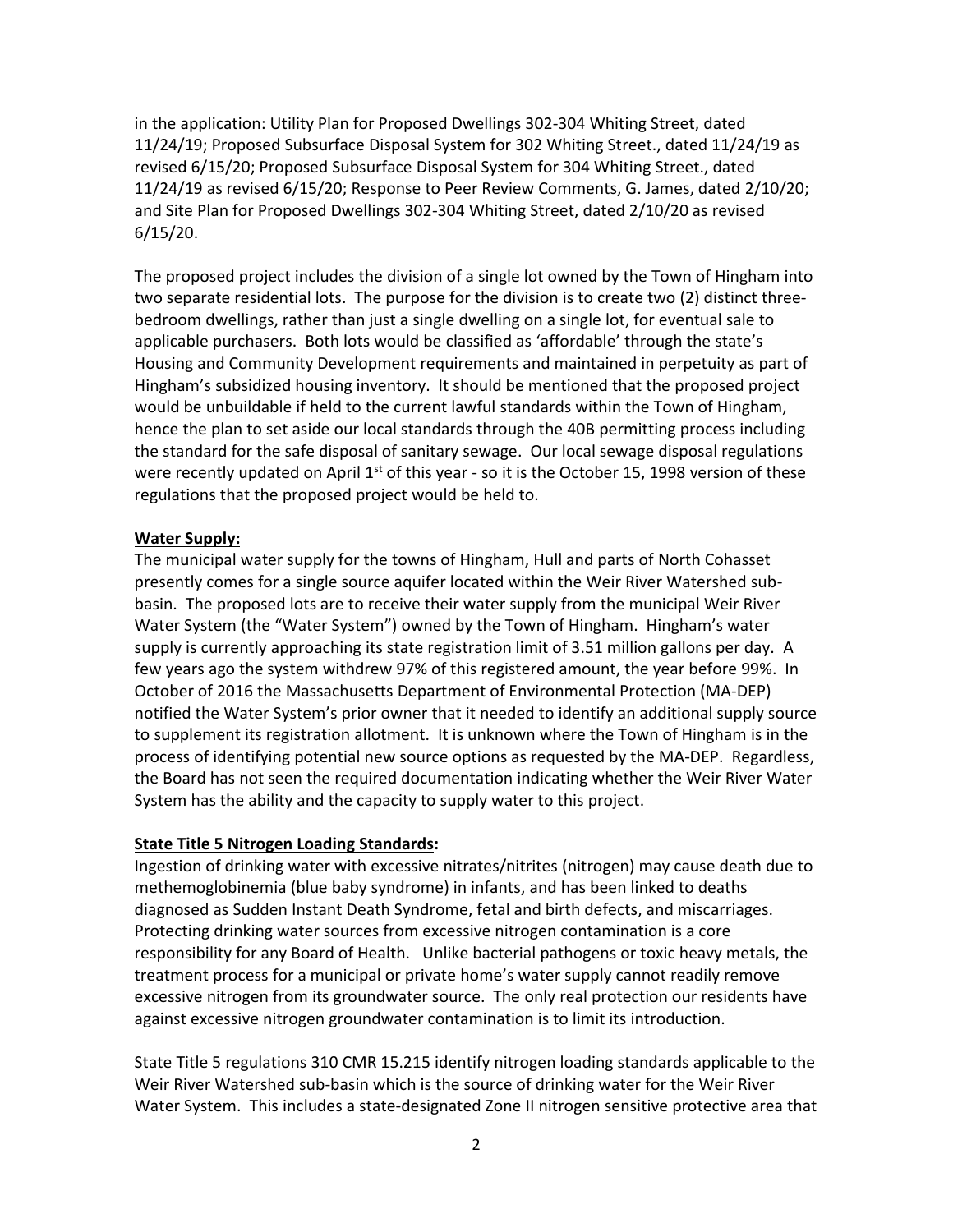encircles the Water System's production wells. In septic system permitting, any residential property across the state within a Zone II is required to possess enough land area to adequately diffuse/disperse a proportionate amount of urea nitrogen that's generated from the inhabitants of the dwelling, specifically, the number of bedrooms within the dwelling. The required dispersal area by state regulation is for the property to have at least 10,000 sq.ft. of land area per bedroom. Because Hingham's water supply comes from a sole-source aquifer and is highly susceptible to cross contamination as well as other factors, the local Hingham standard requires at least 12,500 sq.ft. of land area per bedroom.

Unlike a hard boundary or a setback from a defined feature on the surface, a Zone II boundary is for groundwater. Where the proximal groundwater beneath the entire project property (contributing to our drinking water) would be expected to migrate toward the abutting stream bed, a more realistic Zone II boundary should have extended to this stream bed and encompassed the entire property. But it does not. For some reason the state-drawn Zone II map is not environmentally accurate and splits the property. Nevertheless, a large portion of the project property is located within the Zone II protection area. It has long been the Board's policy to consider the entire property nitrogen sensitive in situations where any part of a Zone II is within the lot. This was the crux of the discussion that member Shilts provided to the ZBA in March during a prior hearing that also included a related discussion about the regulatory construct of credit land aggregation. In the interim, the Board has discussed the issue of partial Zone II protective areas within a lot with MA-DEP. MA-DEP agreed with the Board's general reasoning and reading of the regulation but differed on how it permits their own large-scale septic system projects. The practice of MA-DEP has been to look at the location of the septic system's soil absorption system as being within or outside of the state's Zone II boundary. MA-DEP agreed that the state regulation needs to be reexamined and re-written to reflect a clearer comprehensive position, one way or the other. In the meantime the Board has agreed to use the MA-DEP practice in addressing lots that have a split Zone II for projects being held to state regulation, including 40B projects.

In January of 2018, the Board provided the ZBA with its policy regarding lots located within our Water System's Zone II, or within the Weir River Watershed sub-basin but outside of Zone II, or those peripheral areas in Hingham that are totally outside of the Weir River Watershed sub-basin. For projects using in-ground septic systems utilizing the 40B comprehensive permitting process, the Board requests that the ZBA impose the local 12,500 sq.ft. per bedroom requirement when the project is located within Hingham's Zone II and the state's 10,000 sq.ft. per bedroom requirement when the property is within the Weir River Watershed sub-basin but outside of Zone II (or designated area served by private wells). The Board suggests the ZBA use its judgment whether any land area per bedroom requirement is needed when the project is located outside of the Weir River Watershed sub-basin (or designated area served by private wells) depending on the circumstances. As far as the 302 - 304 Whiting Street project is concerned, about one-third of the property is located within Zone II and the entirety of both septic system soil absorptions areas are within the Weir River Watershed sub-basin. Therefore it is the Board's policy that the ZBA could modify the townwide local supplementary septic regulatory requirement, Section VI-8, regarding nitrogen sensitive areas from the stated 12,500 sq.ft. of land area per bedroom minimum to only a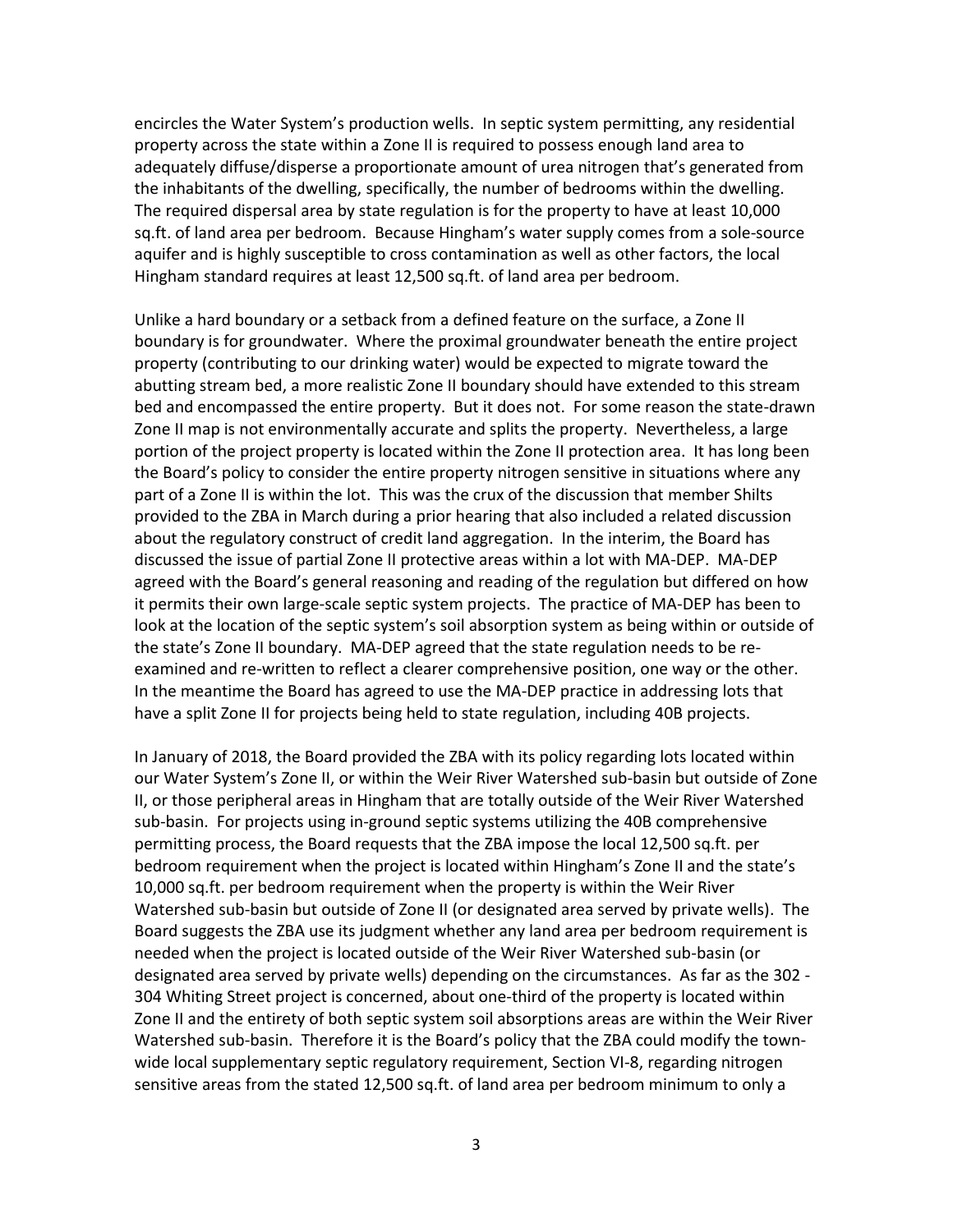10,000 sq.ft. of land area per bedroom minimum. This has been the Board's consistent policy for all 40B projects and remains so with our new regulations.

# **Nitrogen Load Calculations:**

The Board conducted nitrogen load calculations for the proposed project using the following information and coefficients.

| 302 Whiting St:                                            |           |                       |
|------------------------------------------------------------|-----------|-----------------------|
| <b>Total Lot Area:</b><br>$\bullet$                        | 25,700    | s.f.                  |
| <b>Total Number of Bedrooms:</b>                           | 3         |                       |
| Total Lawn Area:                                           | 17,540    | s.f.                  |
| <b>Total Natural Area:</b>                                 | 21,590    | s.f                   |
| <b>Total Paved Area</b>                                    | 3,230     | s.f.                  |
| <b>Total Roof Surface Area:</b>                            | 880       | s.f.                  |
| Av. Annual Precipitation:                                  | 48.00     | inches/year           |
| Lawn Fertilization Rate:                                   | 3.00      | pounds/1,000s.f./year |
| Amount of Fertilizer Reaching Groundwater:                 | 0.25      | % of total            |
| Infiltration Rate Lawn/ Natural Area:                      | 0.45      | % of total            |
| Nitrogen Concentration T5 Wastewater:                      | 35.00     | mg/l                  |
| Nitrogen Concentration Recharge (pervious):                | 1.50      | mg/l                  |
| Nitrogen Concentration Recharge (impervious):<br>$\bullet$ | 0.75      | mg/l                  |
| Title 5 Recharge:                                          | 1,249.05  | I/d                   |
| Roof Area Recharge:                                        | 244.66    | I/d                   |
| Paved Surfaces Recharge:                                   | 898.03    | I/d                   |
| Natural Area Recharge:                                     | 3,015.27  | I/d                   |
| (Total Recharge)                                           | 5,407.01  | I/d                   |
| Title 5 Nitrogen Additions:                                | 43,716.75 | mg/d                  |
| Roof Area Nitrogen Additions:<br>٠                         | 183.50    | mg/d                  |
| Pavement Area Nitrogen Additions:                          | 1,347.04  | mg/d                  |
| Lawn Area Nitrogen Additions:                              | 16,362.66 | mg/d                  |
| (Total Nitrogen Additions)                                 | 61,609.95 | mg/d                  |
| <b>Resulting Nitrate Concentration:</b>                    | 11.39     | mg/l                  |
| 304 Whiting St:                                            |           |                       |
| <b>Total Lot Area:</b>                                     | 15,692    | s.f.                  |
| <b>Total Number of Bedrooms:</b>                           | 3         |                       |
| Total Lawn Area:<br>$\bullet$                              | 14,312    | s.f.                  |
| <b>Total Natural Area:</b>                                 | 14,312    | s.f                   |
| <b>Total Paved Area</b>                                    | 500       | s.f.                  |
| <b>Total Roof Surface Area:</b>                            | 880       | s.f.                  |
| Av. Annual Precipitation:                                  | 48.00     | inches/year           |
| Lawn Fertilization Rate:                                   | 3.00      | pounds/1,000s.f./year |
| Amount of Fertilizer Reaching Groundwater:                 | 0.25      | % of total            |
| Infiltration Rate Lawn/ Natural Area:                      | 0.45      | % of total            |
| Nitrogen Concentration T5 Wastewater:                      | 35.00     | mg/l                  |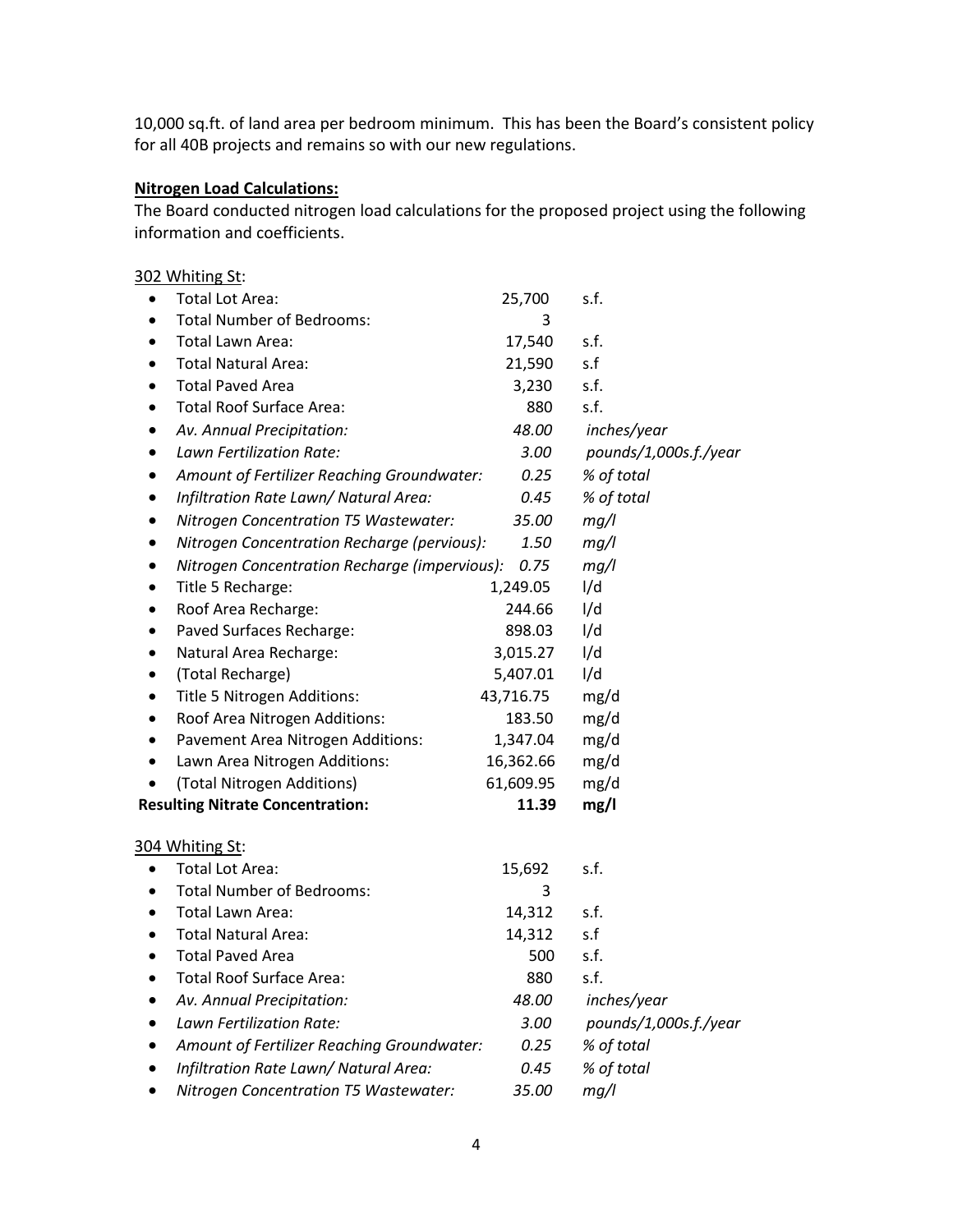| <b>Resulting Nitrate Concentration:</b>       | 15.82     | mg/l |
|-----------------------------------------------|-----------|------|
| (Total Nitrogen Additions)                    | 57,460.10 | mg/d |
| Lawn Area Nitrogen Additions:                 | 13,351.33 | mg/d |
| Pavement Area Nitrogen Additions:             | 208.52    | mg/d |
| Roof Area Nitrogen Additions:<br>$\bullet$    | 183.50    | mg/d |
| Title 5 Nitrogen Additions:                   | 43,716.75 | mg/d |
| (Total Recharge)                              | 3,631.55  | I/d  |
| Natural Area Recharge:                        | 1,998.82  | I/d  |
| Paved Surfaces Recharge:                      | 139.01    | I/d  |
| Roof Area Recharge:                           | 244.66    | I/d  |
| Title 5 Recharge:                             | 1,249.05  | I/d  |
| Nitrogen Concentration Recharge (impervious): | 0.75      | mq/l |
| Nitrogen Concentration Recharge (pervious):   | 1.50      | mq/l |

Generally, no property in Hingham should have nitrate concentration that exceeds 10.00mg/l. The nitrate loading calculations for both parcels demonstrate that the proposed project, in its current design configuration, will contaminate the surrounding groundwater with excessive nitrogen. This includes more than a 50% increase nitrate load at 304 Whiting St. The two lots represent examples of putting too much development and too many people on too little land. This is unacceptable. Nitrogen load contamination to this level could seriously endanger the health and welfare of Hingham residents with private wells living next to the proposed project.

### **Private Water Supply Protection:**

In addition to the Board's interest in protecting our town's municipal water supply and its dependent watershed, the Board also has concern over the neighboring properties to the project parcel that use private wells as a source of their drinking water supply. In fact, most of the homes along this stretch of Whiting St. rely on private wells. Of particular concern is the abutting property at 300 Whiting St. that has its existing water supply-well that will be less than 125 feet from the proposed septic system at 302 Whiting St. and about 140 feet from the proposed septic system at 304 Whiting St. The Hingham setback standard between a septic system and potable well is 250 feet. Recently conducted public hearings on all of the town's local septic regulations resulted in new regulations promulgated on April 1<sup>st</sup> that includes the appropriate foot setback previously mentioned. Compounding the potential problem is that the 300 Whiting St. setback is itself only about 125 feet from its own septic system to its well water supply. The nitrogen load risk to the private well at 300 Whiting St. would be triple (3x) what is considered safe if the proposed project were constructed as currently designed. Surely, the need for affordable housing in Hingham should not imperil the long-term health of the family that resides at 300 Whiting St.

Not that long ago, the Board worked through a different multi-dwelling project that had similar private water supply setback issues and strong neighborhood concerns. Because the proposal came to the Board early on, the project's overall health and safety implications were identified early only and the neighbors became well-informed. Everyone worked together to find acceptable solutions. It's unfortunate that this 40B project, like some others we've seen recently, chose to bypass the Board of Health's open public forum in hopes of pushing their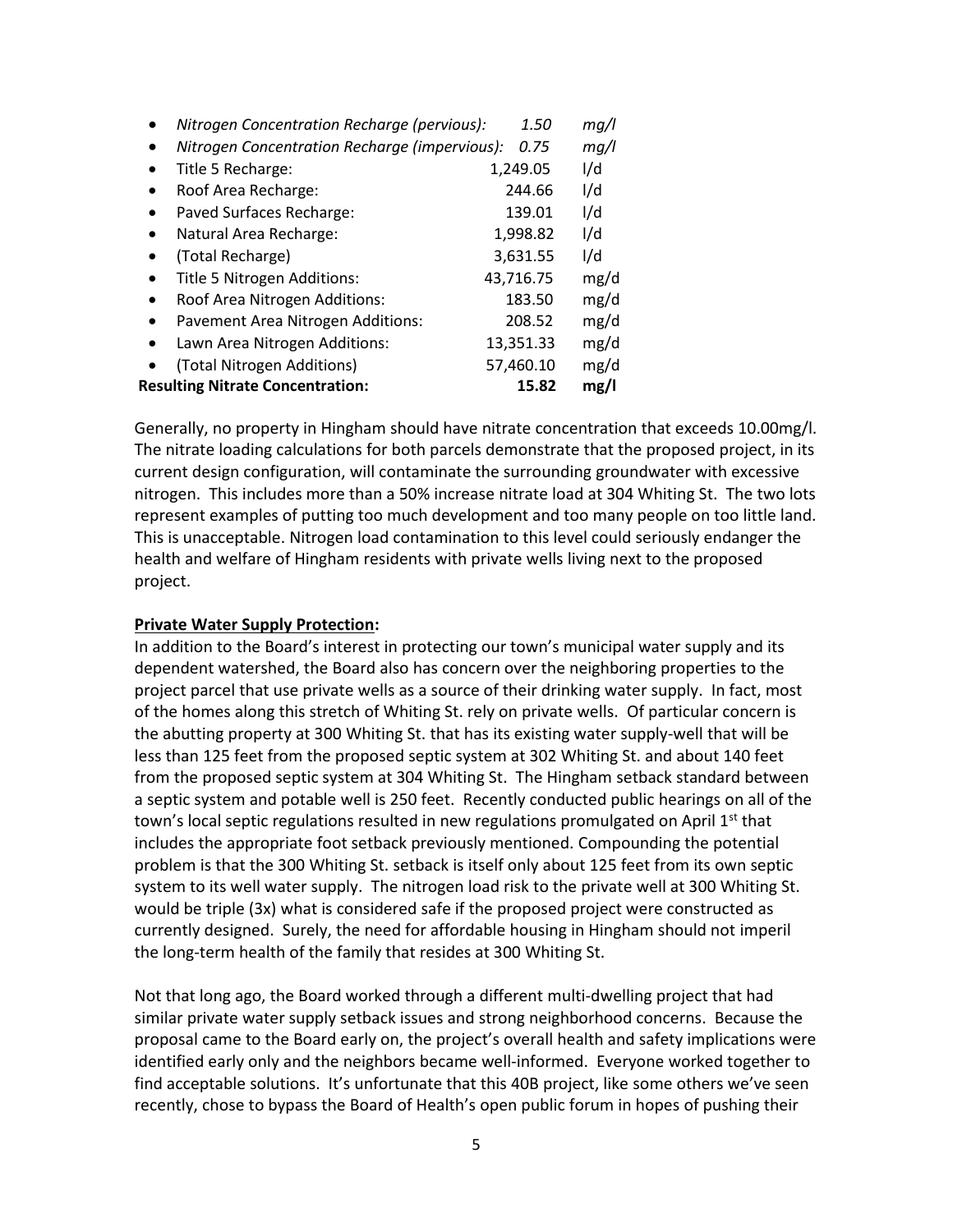proposal past non-experts in the complex realm of septic system design and groundwater protection. For instance, it's unknown if the homeowner of 300 Whiting St. has been asked if they would be willing to accept municipal water that could eliminate the existing risk that their own septic system poses to their health. And its unknown if the project's design engineer was ever asked to prioritize the setback between the project's septic systems and the abutting neighbor's private well, or engage in a discussion about potential denitrification mitigation. The Board feels strongly that there are reciprocal aspects to affordable housing and the health of the community. There is an outcome here that could benefit all. Hopefully through additional dialog and informed discussion it will become clearer.

## **Massachusetts Case Law:**

Numerous examples in Massachusetts case law describe the expertise, responsibilities and importance of local board's of health involvement in the 40B process. Case law also clearly identifies the primacy of public health protection over the social-economic goal of affordable housing. In Holliston v. Housing Appeals Committee (2011) it says: "*the HAC may still uphold denial of the permit as 'reasonable and consistent with local needs' if the community's need for low or moderate income housing is outweighed by valid planning objections to the proposal based on considerations such as health, site, design, and the need to preserve open space"* (**emphasis added**). Tortorella v. Board of Health of Bourne (1995) describes the supremacy of the local BoH to enact local health standards to best protect their citizens. In Goldberg v. Board of Granby (2005) this appreciation of a local board of health's "*experience, technical competence, and specialized knowledge of the [local] agency*" is further codified.

The Board also recognizes our own responsibility to identify and explain the health-related concerns of our local community before imposing any limitation on a developer's right to develop its property, including a 40B developer. Again in Holliston v. Housing Appeals Committee (2011) it says: "*[the BoH has] the burden, proving, first that there is a valid health, safety, environmental, design, open space or other Local Concern which, supports the denial, and then, that such Local Concern outweighs the Housing Need*". Further, "Local Concern" is defined in Massachusetts regulation 760 CMR as: *"the need to protect the health or safety of the occupants of proposed housing or of the residents of the city or town, to protect the natural environment, to promote better site and building design in relation to the surroundings, or to preserve open spaces"* (**emphasis added**).

In Reynolds v. Town of Stow ZBA (2015), it says: "*The judge's finding that the [septic] system would contaminate the groundwater such that unacceptable levels of nitrogen would reach an abutter's well demonstrates that compliance with the State standards, which SEHC contends are applicable and the judge found to be applicable, are insufficient to protect the groundwater from being contaminated by the proposed project". The decision goes on to conclude: "We [MA appellate court] conclude that the plaintiff has identified an important local health issue, maintaining clean groundwater servicing local private wells, that is not adequately protected by compliance with applicable State standards*" (**emphasis added**).

### **Conclusion:**

The Hingham Board of Health insists that the Zoning Board of Appeals hold the applicant to every state Title 5 regulatory standard, and to the local Hingham Supplemental Septic